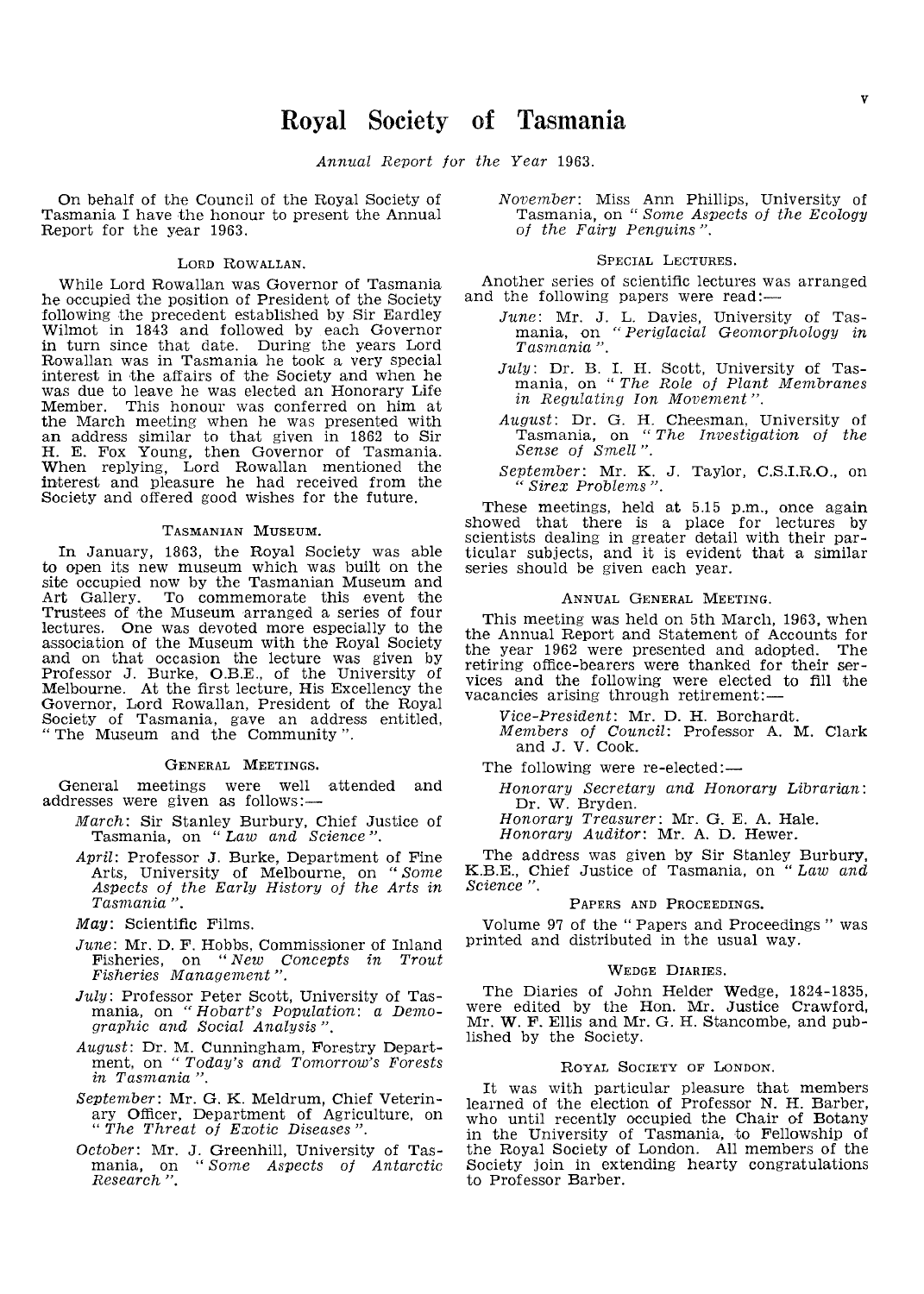# **LIBRARY.**

Many periodicals, in addition to those obtained by subscription, were received by the Library<br>during the year in exchange for the "Papers and Proceedings". The practice of binding a number of the more important periodicals was continued.

The total number of volumes added during the year was 550. MEMBERSHIP.

Membership of the Society this year reached a total of 616.

# NORTHERN BRANCH,

Members of the Northern Branch of the Society have had another active year with a varied gramme of lectures and a number of very mative excursions.

In September the Council of the Society held its meeting in Launceston.

# ACKNOWLEDGMENTS.

The Council wishes to record its appreciation of the work carried out by the various office-bearers and staff, to the Tasmanian Government, the University of Tasmania, the Press, the Tasmanian Museum and Art Gallery, and to all who have helped during the year.

W. BRYDEN, Hon. Secretary.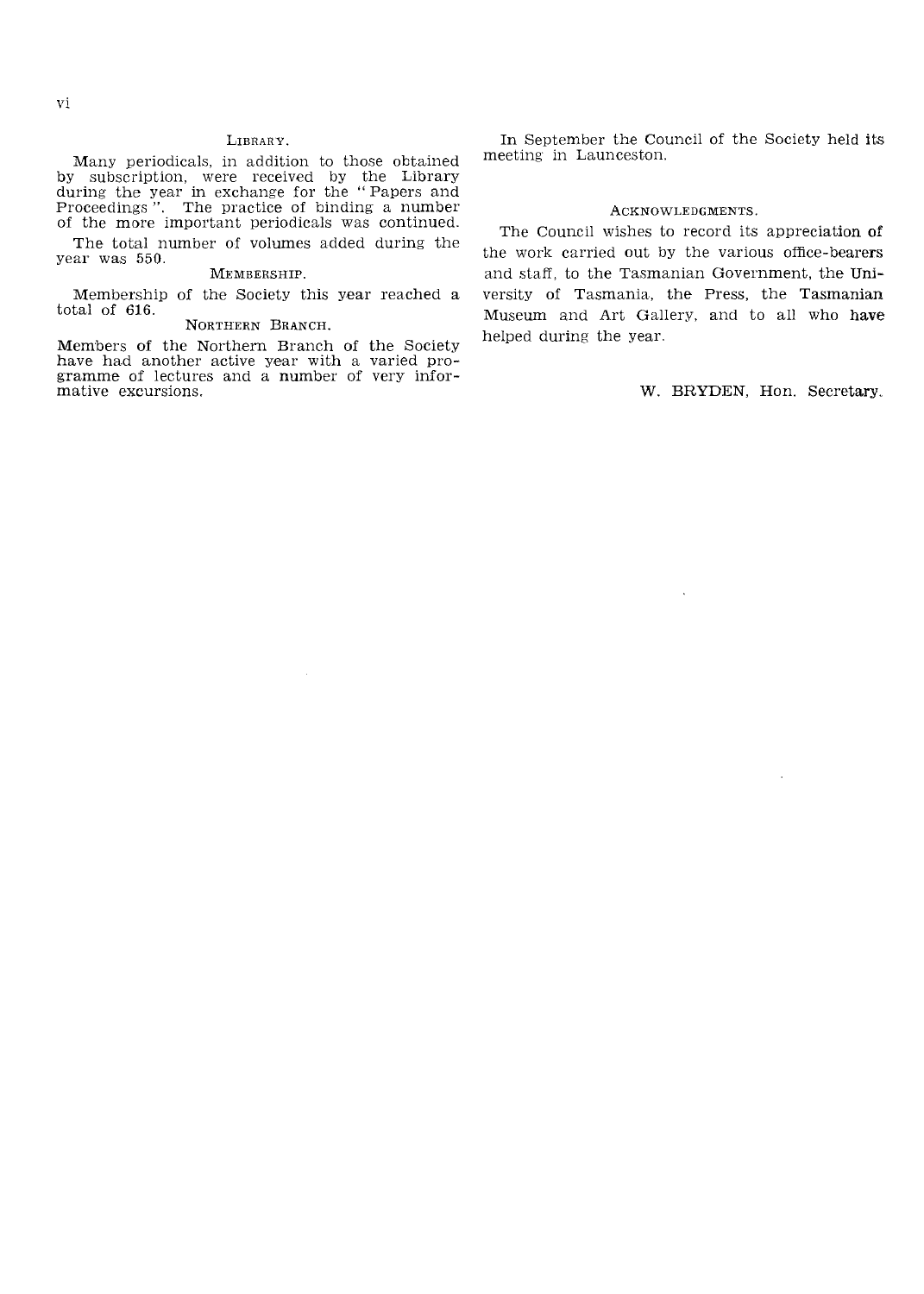# Northern Branch

Annual Report, 1963.

The Council of the Northern Branch was com-<br>posed as follows during  $1963 :=$ 

Chairman: Mrs. I. J. Mead.

Vice-Chairman: Mr. T. E. Burns,

Past Chairman: Dr. C. Craig.

Honorary Secretary and Treasurer: Mr. W. F. *Ellis,* 

Members of Council: Mr. Justice G. H. Craw-<br>ford, Mr. J. M. Curtis, Mr. A. W. G. Powell, Mr. J. R. Skemp, Mr. K. R. von Stieglitz.

Mrs, Mead and Mr. Ellis represented the Branch on the General Council of the Society, Mrs. Mead also attending the Standing Committee. Mr. also attending the Standing Committee. Justice Crawford acted as the Northern Branch nominee on the Cradle Mountain-Lake St, Clair National Park Board,

### MEMBERSHIP,

On 31st December, 1963, the Northern Branch had 254 members comprising 12 Life Members, 234 Ordinary Members and 8 Associate Members, During the year the following adjustments were made:—

| New Members Elected     | 40             |
|-------------------------|----------------|
| Transferred to Branch   | 2              |
| Transferred from Branch | $\overline{4}$ |
| Resigned                | 10             |
| Deceased                | 2              |
| <b>Removed</b>          | 3              |

### ACTIVITIES,

Ten General Meetings and one Special Meeting were held during the year, at which the following addresses were given:—

- 11th December, 1963: "Timing as a factor in the emergence of distinctively human characteristics", by Professor A. A. Abbie, M.D., Ph.D., F.R.A.C.P.
- $22nd$  March, 1963: "Tasmania's secession-the history of the Bass Strait ", by Professor S. W, Carey, D,Se,
- $24th$  May, 1963: "The first convict period on Maria Island", by Mr. John Morris.
- 28th June, 1963: "A Physicist in the Antarctic" by Mr. John Phillips, B.Sc.
- $26th$  July, 1963: "Television studio technical facilities ", by Mr. V. F. Kenna, S.M.I.R.E.
- 15th August, 1963: "Tasmanian eucalypts in the British Isles ", by Dr. D. Martin, D.Sc.
- 20th September, 1963: "Economic and social aspects of forest management in Tasmania "<br>by E. P. Johnston, Dip.For.
- 25th October, 1963: "The significance of the temperance movement in Australia \1830- 1950) ", by Dr. M, Roe,
- " Mental health, ", by Dr. N. Gold, B.S., M.R.C.S., L.R.C.P., D.P.M.
- 6th December, 1963 (Members' Night) :
	- "West Coast Scenes ", by Mr. A. W. G. Powell, M.Sc., B.Ed., F.R.A.C.I.
	- "Campbell Town", by Miss N. King.
	- " Governor Franklin's trip to the West Coast", by Mr. K. R. von Stieglitz, O.B.E.<br>"An outline of insect structure", by Mr. J. "Governor Franklin's trip to the West
	- Glennie. " An outline of insect structure", by Mr. J.
	- "What a piece of work. is man ", by Mr, G, H. Stancombe.
	- " Our talented society", by Mr. R. S. Smith, F.R.LBA, F,RALA.

The Special Meeting was held in 3rd April, 1963, when Professor Joseph Burke, O,RE., M.A., spoke on "Some aspects of the fine arts in early Tasmania ",

The attendance at each meeting averaged <sup>87</sup> persons,

### EXCURSIONS,

- Six day excursions were arranged:-
	- 17th February, 1963: "Clairville" and "Glen-
	- dessary", Western Junction.<br>24th March, 1963: Geology of the Launceston District (Part D.
	- 21st April, 1963. Freshwater Point.
	- 9th August, 1963: TNT 9 Television Studios.
	- 17th August, 1963: Geology of the Launceston District (Part II),
	- 21st September, 1963: Forestry plantations in North-Eastern Tasmania,

Two week-end excursions were also conducted, On the first, held on 18-19 May, 1963, members visited Queenstown and Strahan on the West Coast and H,E.C. and other places of interest on the Central Plateau. On 23-24 November, 1963, an excursion to Flinders Island was held.

### COUNCIL ACTIVITIES,

The Northern Branch Council met seven times during the year, and one meeting of the General Council of the Society was held in Launceston.

# ACKNOWLEDGMENTS.

The Branch Council acknowledges, with appreciation, the facilities provided during the year at the Queen Victoria Museum by the Launceston City CounciL

> L J, MEAD, Chairman, W, F, ELLIS, Honorary Secretary,